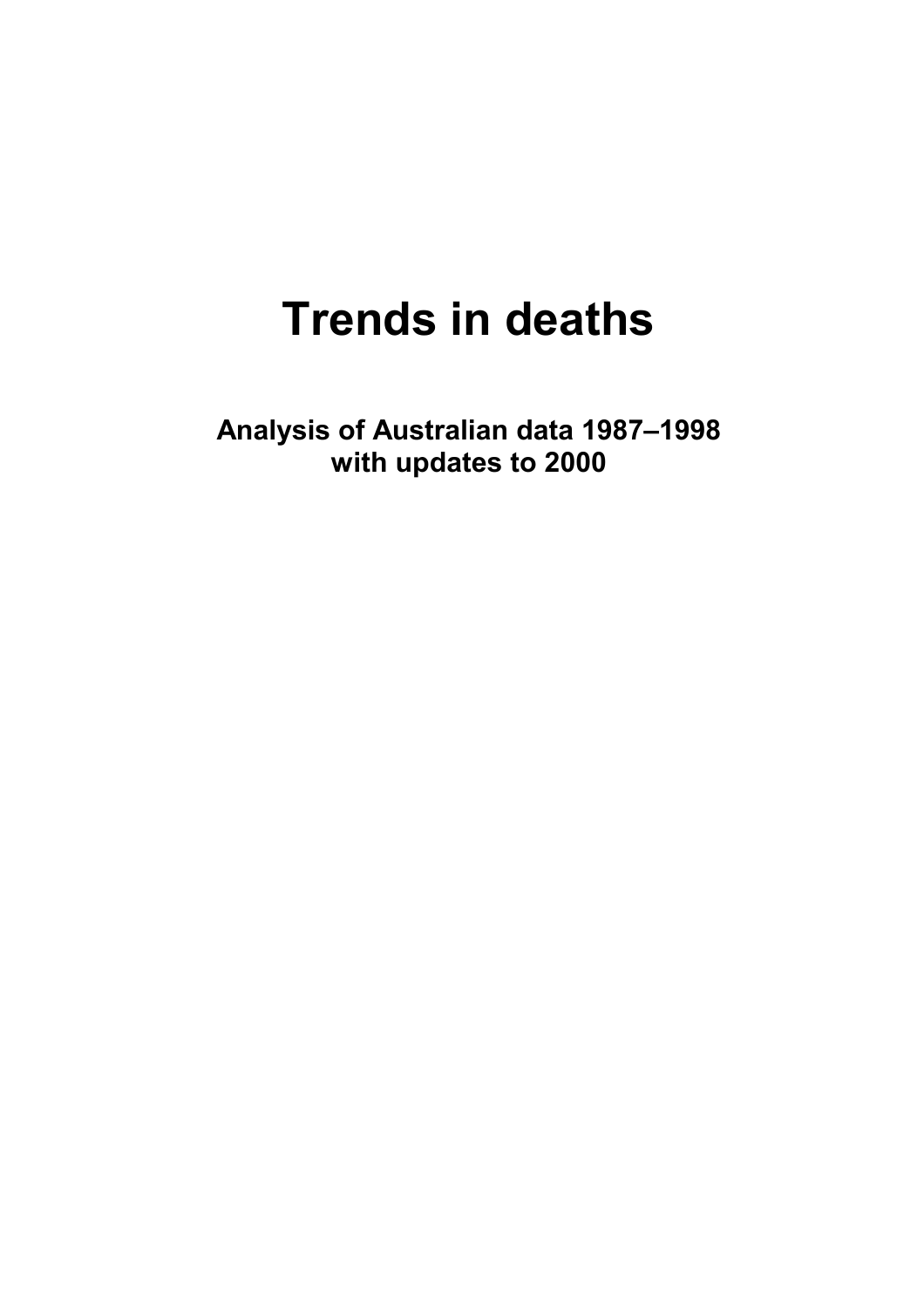The Australian Institute of Health and Welfare is Australia's national health and welfare statistics and information agency. The Institute's mission is to improve the health and wellbeing of Australians by informing community discussion and decision making though national leadership in developing and providing health and welfare statistics and information.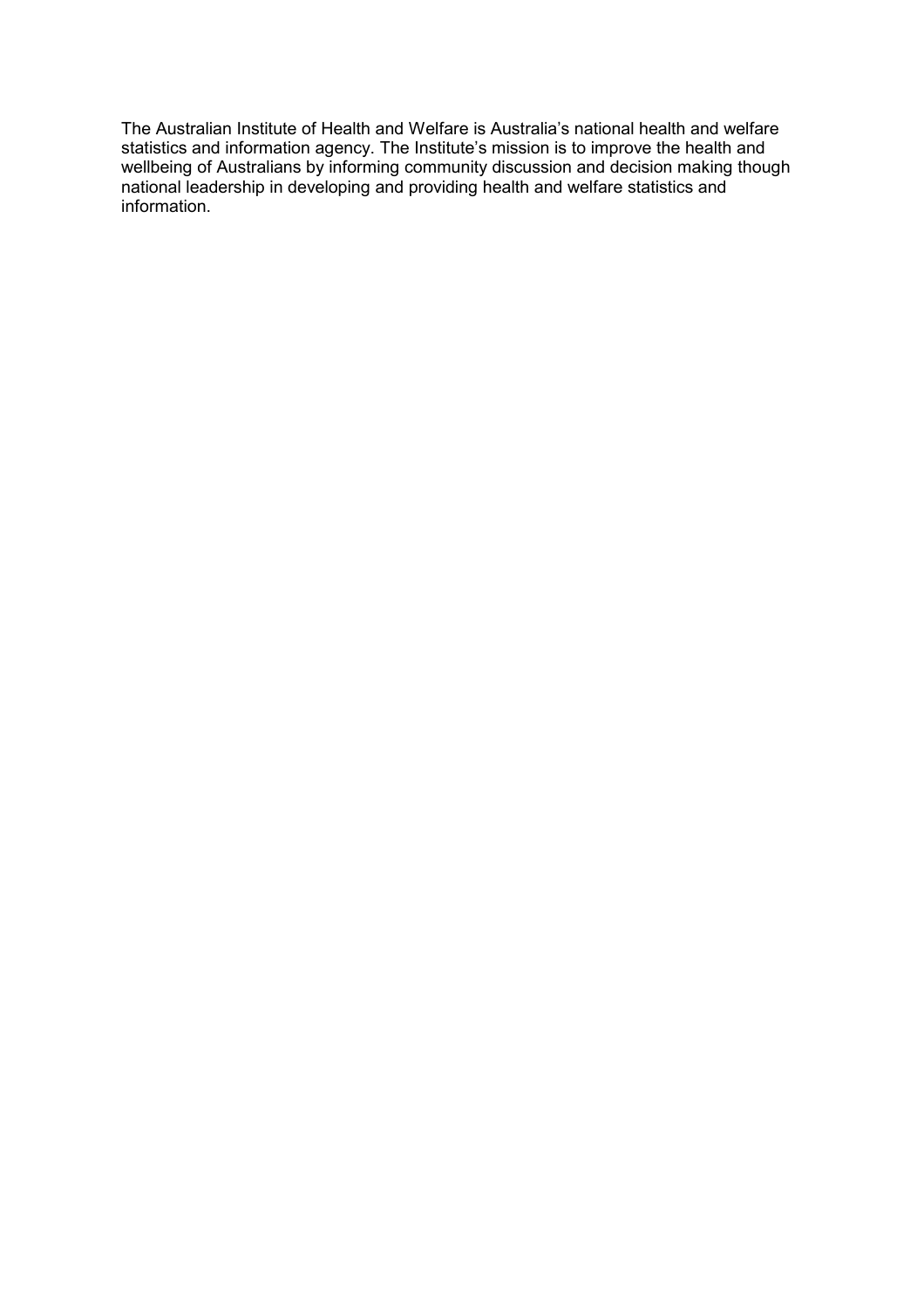Mortality Surveillance Series Number 3

# **Trends in deaths**

### **Analysis of Australian data 1987–1998 with updates to 2000**

**Carolyn Dunn, Krystian Sadkowsky and Paul Jelfs**

**2002**

Australian Institute of Health and Welfare Canberra AIHW Cat. No. PHE 40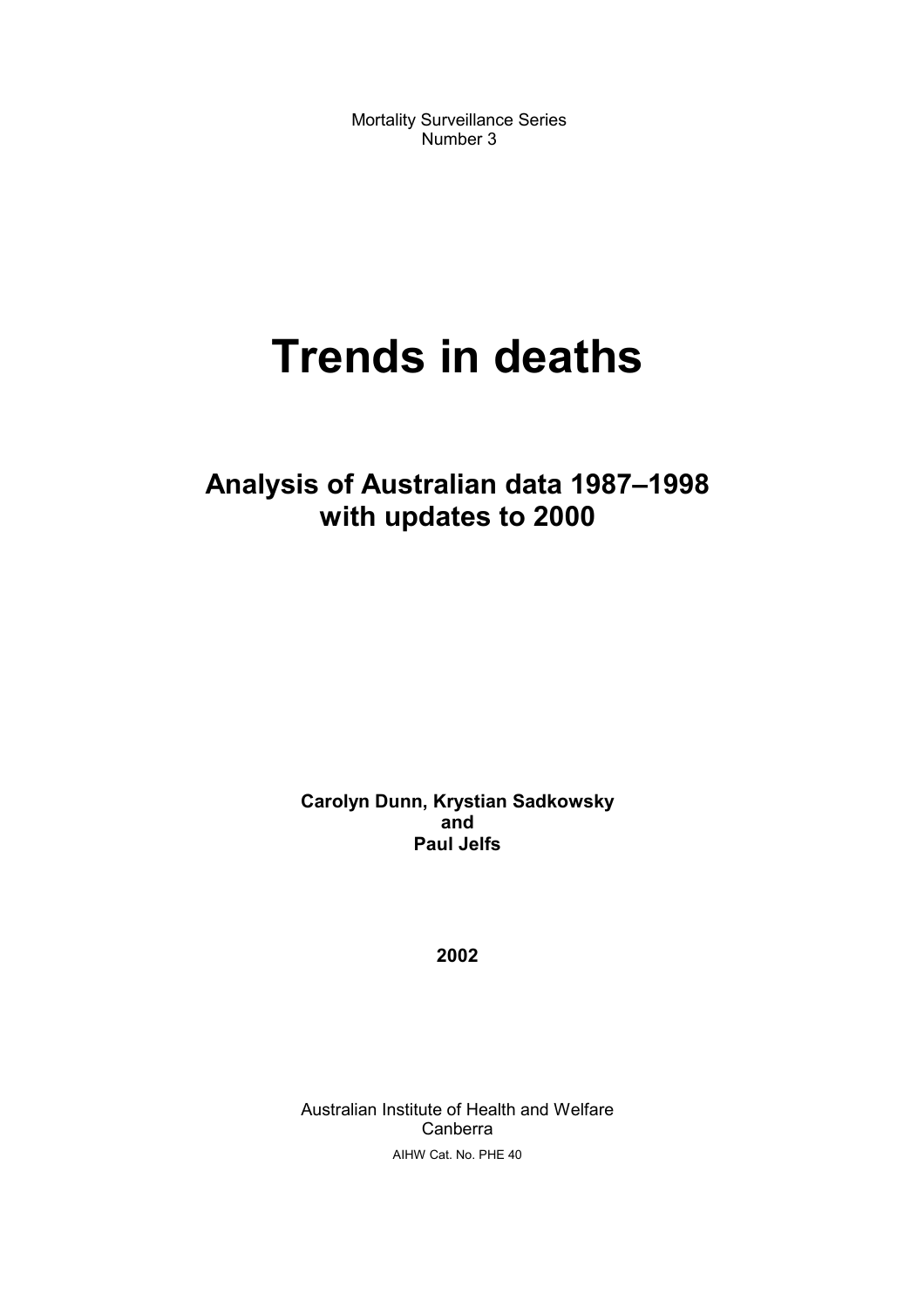© Australian Institute of Health and Welfare 2002

This work is copyright. Apart from any use as permitted under the Copyright Act 1968, no part may be reproduced without prior written permission from the Australian Institute of Health and Welfare. Requests and enquiries concerning reproduction and rights should be directed to the Head, Media and Publishing, Australian Institute of Health and Welfare. GPO Box 570. Canberra ACT 2601.

This publication is part of the Australian Institute of Health and Welfare's Mortality Surveillance Series. A complete list of the Institute's publications is available from the Media and Publishing Unit, Australian Institute of Health and Welfare, GPO Box 570, Canberra ACT 2601, or via the Institute's web site (http://www.aihw.gov.au).

ISSN 1039-3609 ISBN 174024 2106

#### **Suggested citation**

AIHW: Dunn C. Sadkowsky K and Jelfs P 2002. Trends in deaths: Australian data. 1987-1998 with updates to 2000. Mortality Surveillance Series no. 3. Cat. No. PHE 40. Canberra: AIHW.

#### Australian Institute of Health and Welfare

**Board Chair** Dr Sandra Hacker

Director Dr Richard Madden

Any enquiries about or comments on this publication should be directed to:

Mr Krystian Sadkowsky Australian Institute of Health and Welfare **GPO Box 570** Canberra ACT 2601

Phone: (02) 6244 1059

Published by the Australian Institute of Health and Welfare. **Printed by Panther Printnet**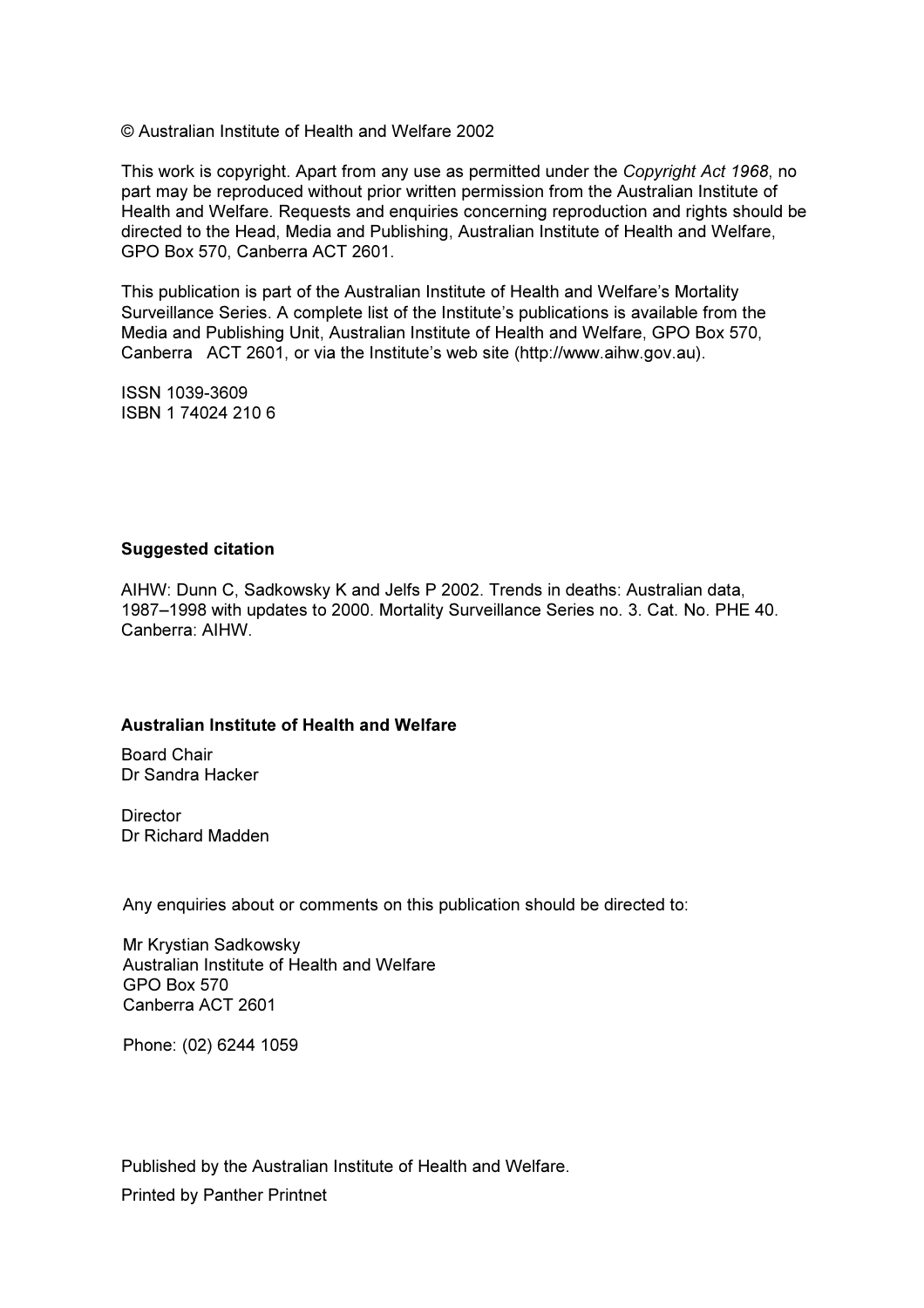## **Contents**

| Part I       |  |
|--------------|--|
| $\mathbf{1}$ |  |
|              |  |
|              |  |
|              |  |
| 2            |  |
|              |  |
|              |  |
| 3            |  |
|              |  |
| 4            |  |
| 5            |  |
| 6            |  |
|              |  |
| 7            |  |
| 8            |  |
| 9            |  |
| 10           |  |
| 11           |  |
| 12           |  |
| 13           |  |
| 14           |  |
| 15           |  |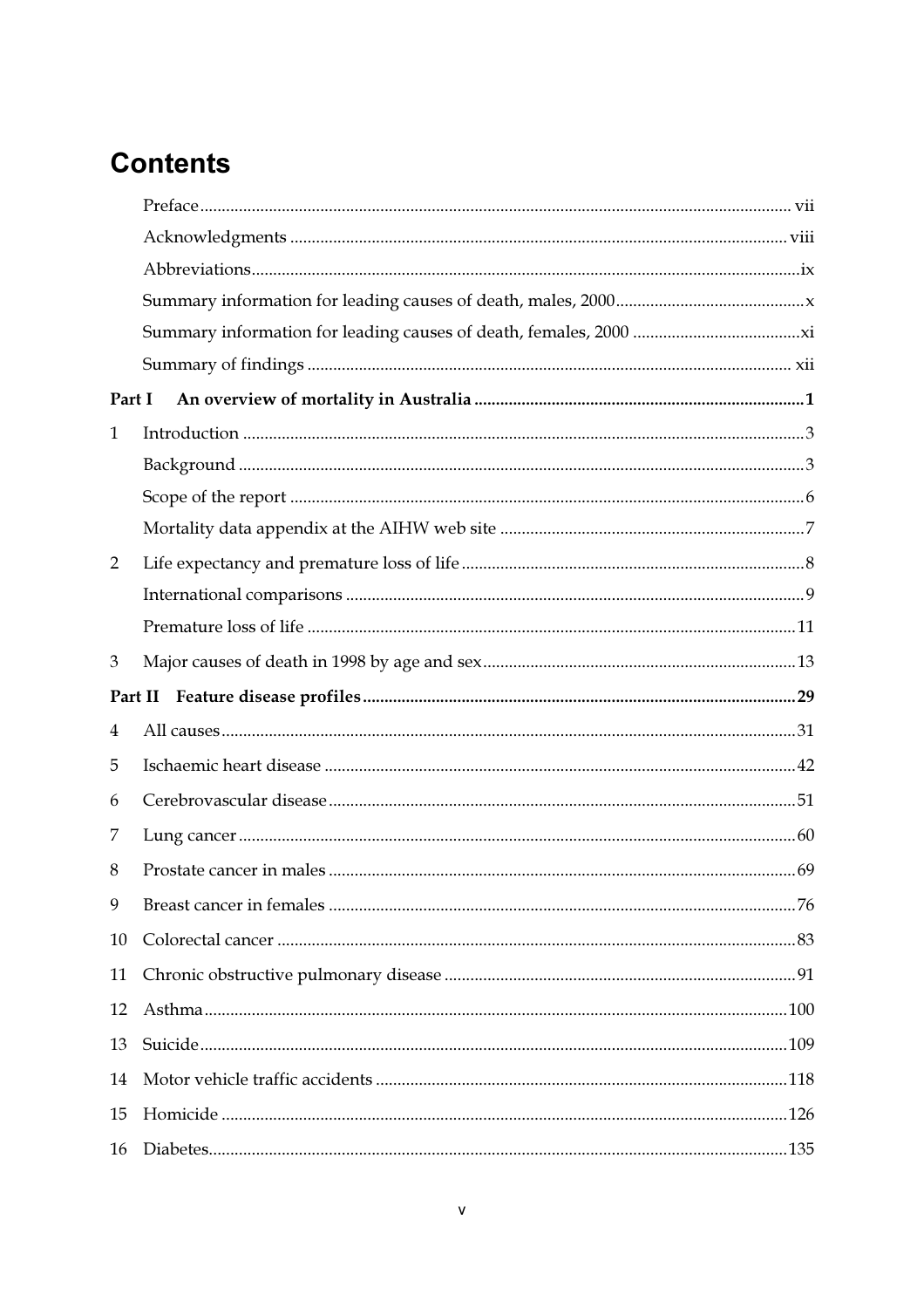| 18 |  |
|----|--|
| 19 |  |
| 20 |  |
|    |  |
|    |  |
|    |  |
|    |  |
|    |  |
|    |  |
|    |  |
|    |  |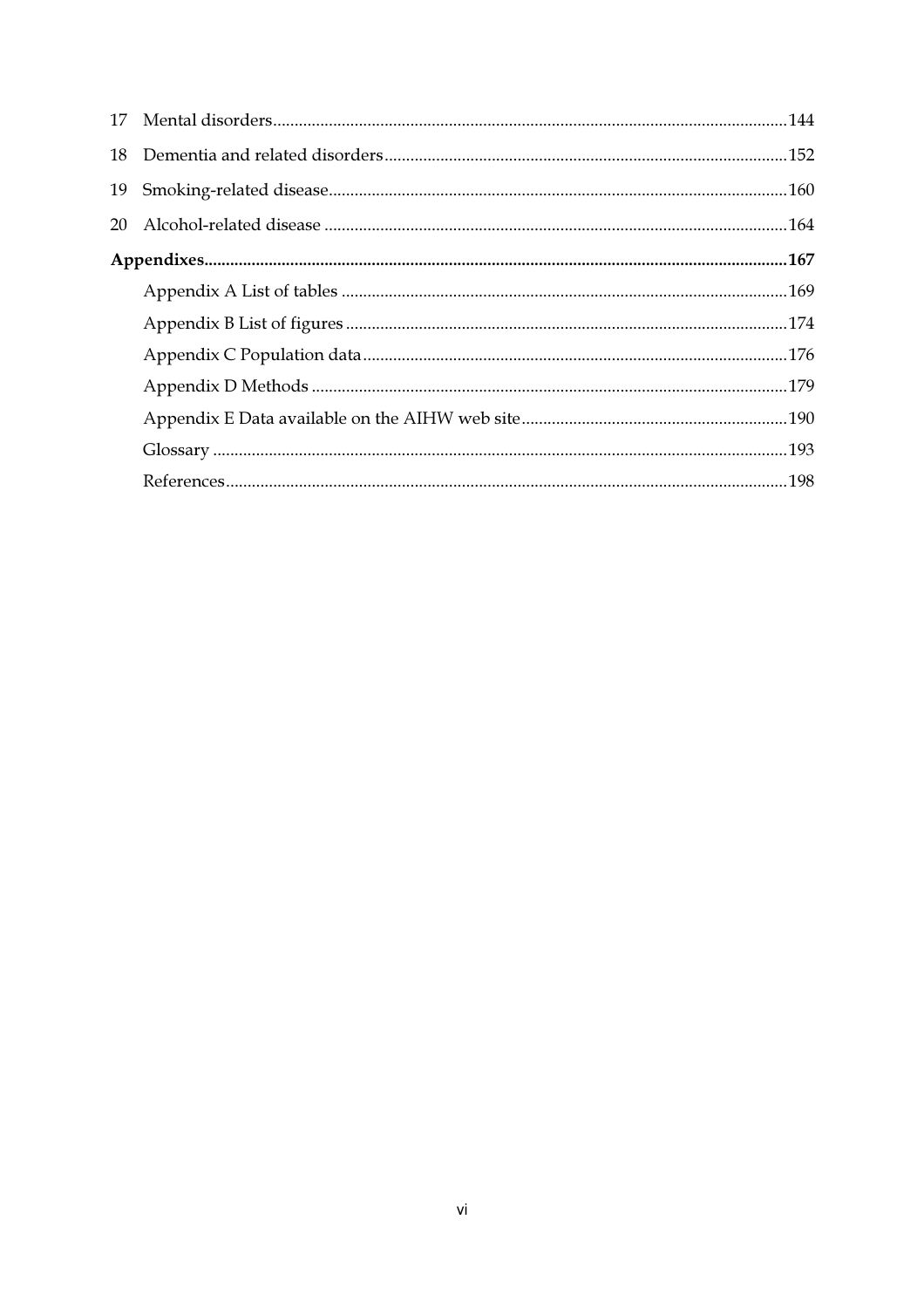### **Preface**

This report examines the changing pattern of Australian mortality. It reflects a greater effort by the Australian Institute of Health and Welfare to examine the impact of mortality in population groups and geographic locations, and to examine long-term mortality trends.

The report undertakes a detailed examination of the period 1987 to 1998 and highlights recent changes to 2000. It includes analysis of long-term mortality trends over the past century, and analysis by State and Territory, Indigenous status, socioeconomic status, geographic area and country of birth for 16 feature disease groups and all causes combined. In addition, a companion set of data on deaths from 174 diseases is available on the AIHW web site (www.aihw.gov.au).

Commentary is provided to put the statistics into context and to serve as a guide to further analysis. The report is aimed at a broad audience, but provides enough technical information to be useful for those studying and working in the areas of public health and health policy.

While mortality rates are declining for Australians in general, the decreases have not been shared equally by all Australians. Mortality rates for Indigenous males and females are still significantly higher than for other Australians. Mortality rates are also significantly higher for Australians living in non-metropolitan areas (influenced by Indigenous rates in these areas) and for those with lower socioeconomic status. There have also been worrying increases in the rates of lung cancer among females.

I commend this report to you and trust that it will provide a comprehensive view of mortality in Australia as we start the new century.

Richard Madden Director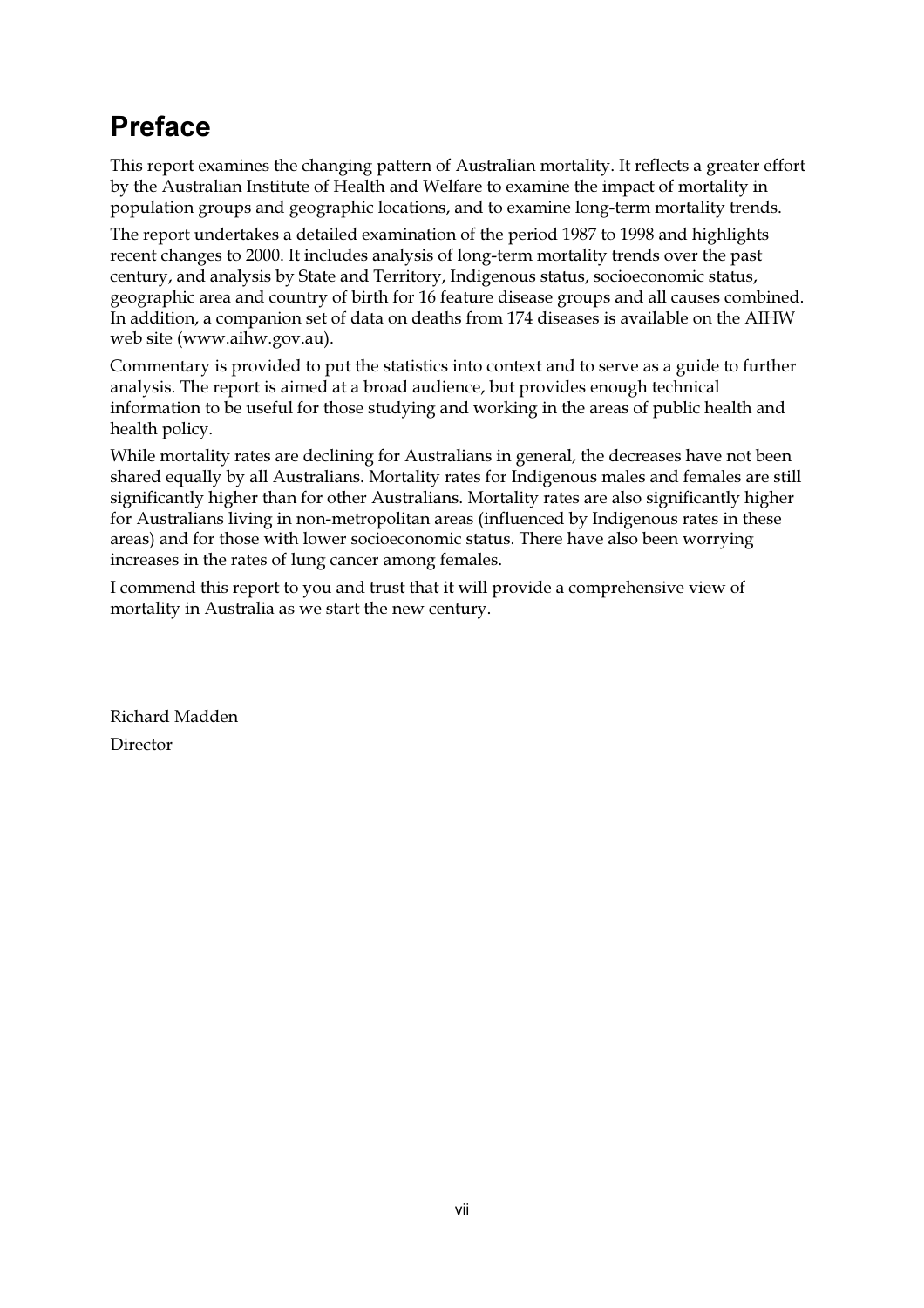## **Acknowledgments**

This report was prepared by Carolyn Dunn, Krystian Sadkowsky and Paul Jelfs.

The authors are grateful to Dr Len Smith (National Centre for Epidemiology and Population Health) for refereeing the report.

The authors are also grateful to Peter Burke and Maryann Wood (Australian Bureau of Statistics), and Sue Walker (National Centre for Classification in Health, Brisbane, Queensland University of Technology) for their patient guidance and answering of questions on the coding of diseases.

The authors acknowledge the input of staff from within the Australian Institute of Health and Welfare, particularly Michelle Mc Pherson, Dr Paul Magnus, John Harding, Justine Boland, Anne-Marie Waters, Edith Christensen, Robert van der Hoek, Phil Trickett and Zoe Holdensen for their contribution to this report.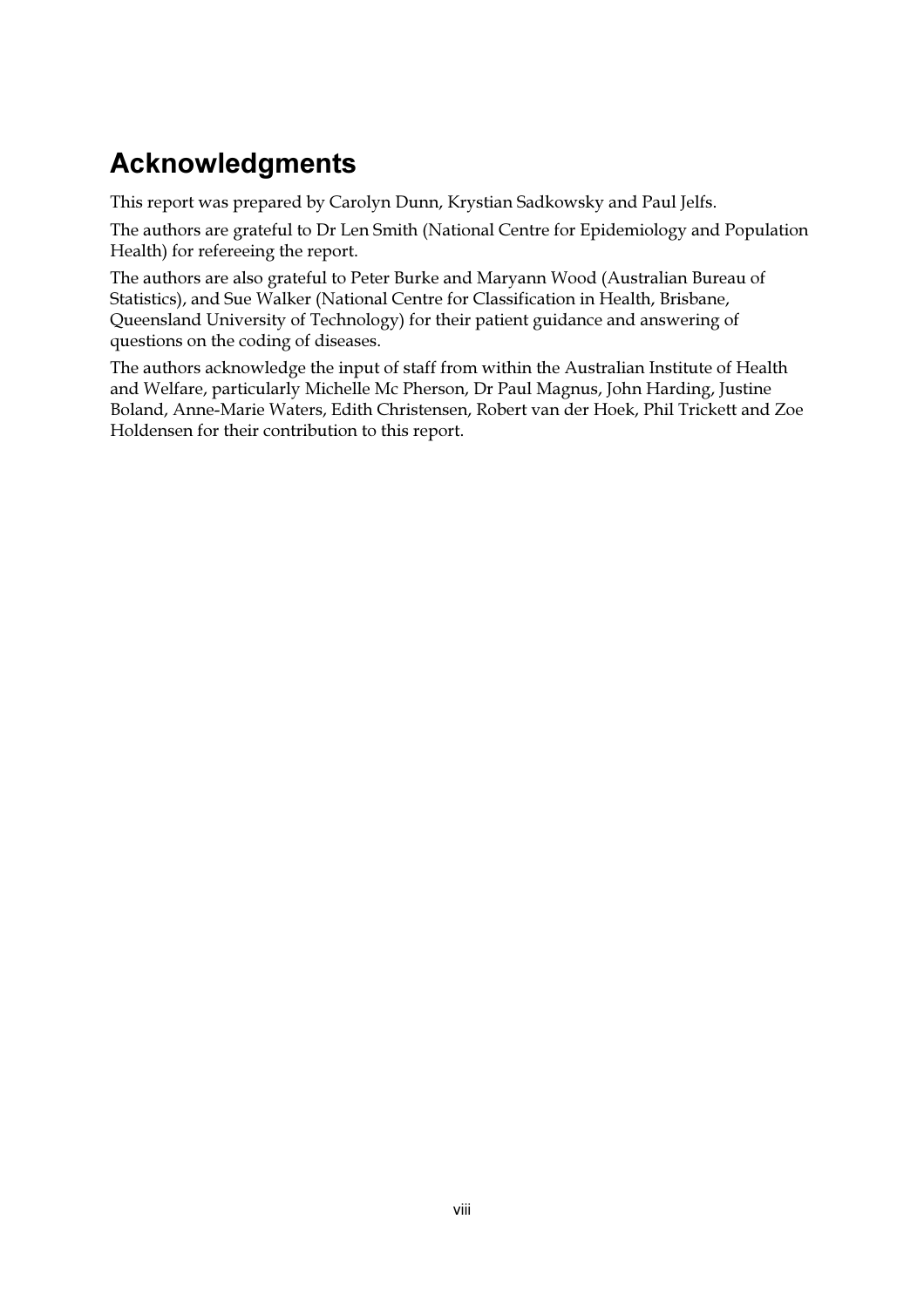### **Abbreviations**

| <b>ABS</b>   | <b>Australian Bureau of Statistics</b>                 |
|--------------|--------------------------------------------------------|
| <b>ACT</b>   | <b>Australian Capital Territory</b>                    |
| AHTAC        | Australian Health Technology Advisory Committee        |
| <b>AIHW</b>  | Australian Institute of Health and Welfare             |
| <b>ASGC</b>  | Australian Standard Geographic Classification          |
| <b>ASMR</b>  | Age-standardised mortality rate                        |
| CI           | Confidence interval                                    |
| <b>COPD</b>  | Chronic obstructive pulmonary disease                  |
| <b>HALE</b>  | Healthy life expectancy                                |
| ICD          | <b>International Classification of Diseases</b>        |
| <b>NSW</b>   | New South Wales                                        |
| NT           | Northern Territory                                     |
| <b>OECD</b>  | Organisation for Economic Co-operation and Development |
| <b>PYLL</b>  | Person years of life lost                              |
| Qld          | Queensland                                             |
| RRMA         | Rural, Remote and Metropolitan Areas Classification    |
| <b>SA</b>    | South Australia                                        |
| <b>SEIFA</b> | Socioeconomic Indexes for Areas                        |
| <b>SES</b>   | Socioeconomic status                                   |
| <b>SIDS</b>  | Sudden infant death syndrome                           |
| <b>SLA</b>   | <b>Statistical Local Area</b>                          |
| <b>SMR</b>   | Standardised mortality ratio                           |
| <b>TAS</b>   | Tasmania                                               |
| <b>USA</b>   | <b>United States of America</b>                        |
| UK           | United Kingdom                                         |
| Vic          | Victoria                                               |
| <b>WA</b>    | Western Australia                                      |
| <b>WHO</b>   | World Health Organization                              |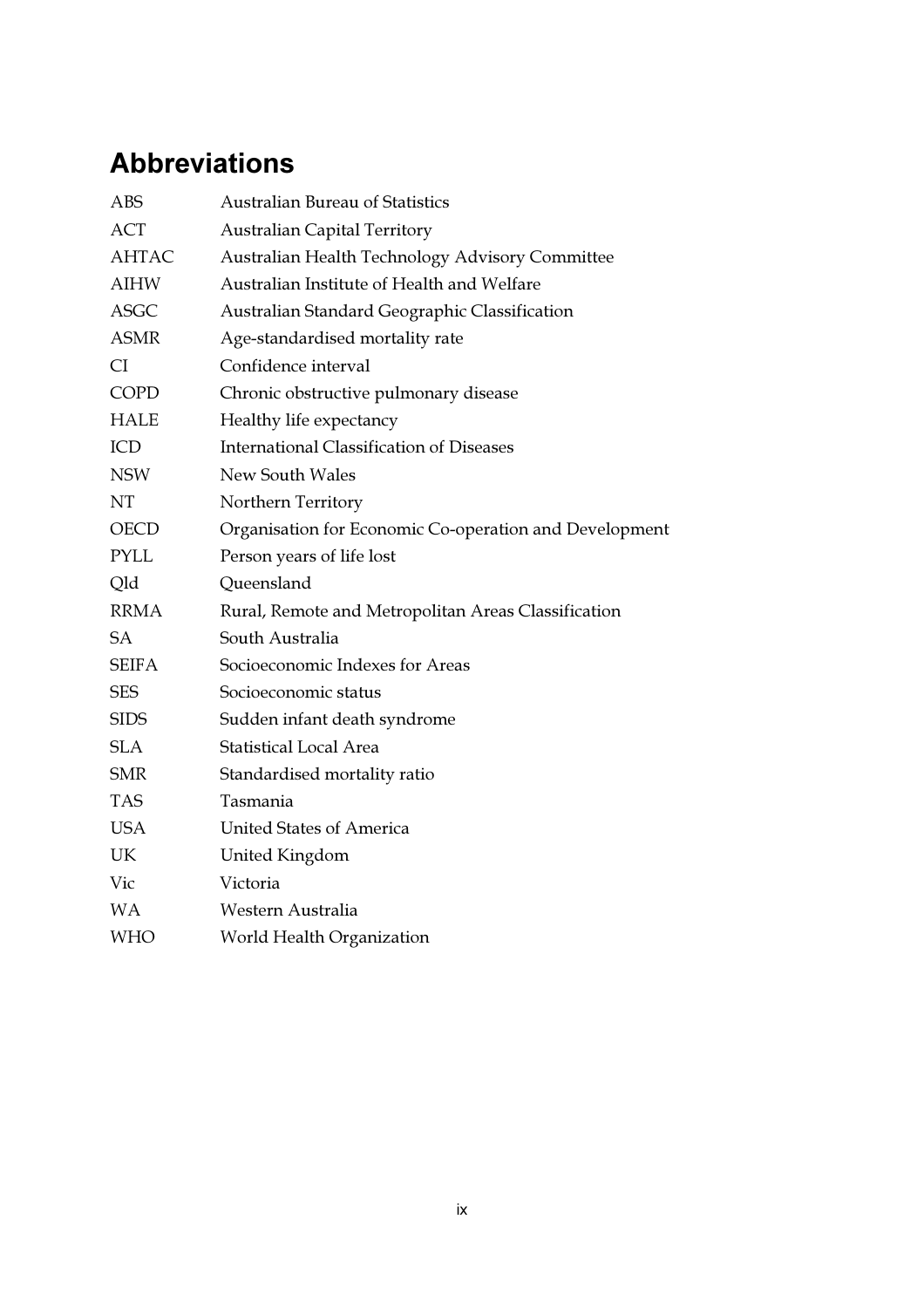|                                                         | <b>Deaths</b> |            | <b>Mortality</b>    | Yearly % change |           | <b>Median</b> | <b>Top</b>     |
|---------------------------------------------------------|---------------|------------|---------------------|-----------------|-----------|---------------|----------------|
| <b>Conditions</b>                                       | <b>Number</b> | % of total | rate <sup>(a)</sup> | 1987-1998       | 1997-2000 | age           | 10             |
| All causes of death                                     | 66,817        | 100.0      | 7,127               | $-2.3$          | $-3.4$    | 74            |                |
| All circulatory diseases                                | 23,756        | 35.5       | 2,555               | $-3.8$          | $-6.4$    | 78            |                |
| Ischaemic heart disease                                 | 14,052        | 21.0       | 1,502               | $-2.6$          | $-7.0$    | 76            |                |
| Cerebrovascular diseases                                | 4,913         | 7.4        | 535                 | $-0.9$          | $-4.0$    | 80            | $\overline{2}$ |
| Diseases of the arteries,<br>arterioles and capillaries | 1,321         | 2.0        | 143                 | $-4.0$          | $-4.0$    | 78            | 9              |
| All malignant cancers                                   | 20,153        | 30.2       | 2,116               | $-0.8$          | $-1.8$    | 72            |                |
| Lung cancer                                             | 4,587         | 6.9        | 480                 | $-1.9$          | $-2.4$    | 71            | 3              |
| Prostate cancer                                         | 2,663         | 4.0        | 288                 | 2.3             | $-1.1$    | 78            | 5              |
| Colorectal cancer                                       | 2,533         | 3.8        | 265                 | 0.4             | $-2.2$    | 72            | 6              |
| <b>Other</b>                                            |               |            |                     |                 |           |               |                |
| Chronic obstructive pulmonary<br>disease                | 3,281         | 4.9        | 355                 | $-1.7$          | $-6.1$    | 77            | 4              |
| Suicide                                                 | 1,860         | 2.8        | 194                 | 0.5             | $-6.4$    | 39            | $\overline{7}$ |
| <b>Diabetes</b>                                         | 1,594         | 2.4        | 169                 | 3.7             | $-1.7$    | 75            | 8              |
| Influenza and pneumonia                                 | 1,312         | 2.0        | 145                 | $-2.3$          | 6.7       | 79            |                |
| Land transport accidents                                | 1,374         | 2.0        | 147                 | $(b)$ -6.1      | $-1.0$    | 32            | 10             |
| <b>Renal failure</b>                                    | 803           | 1.2        | 88                  | 2.4             | $-2.3$    | 82            |                |

### Summary information for leading causes of death, males, 2000

(a) Mortality rates use Australian 1991 Standard Population and are expressed per 1,000,000 population.<br>(b) The 1987–1998 trend is calculated using ICD-9 codes E810–819 (motor vehicle traffic accident).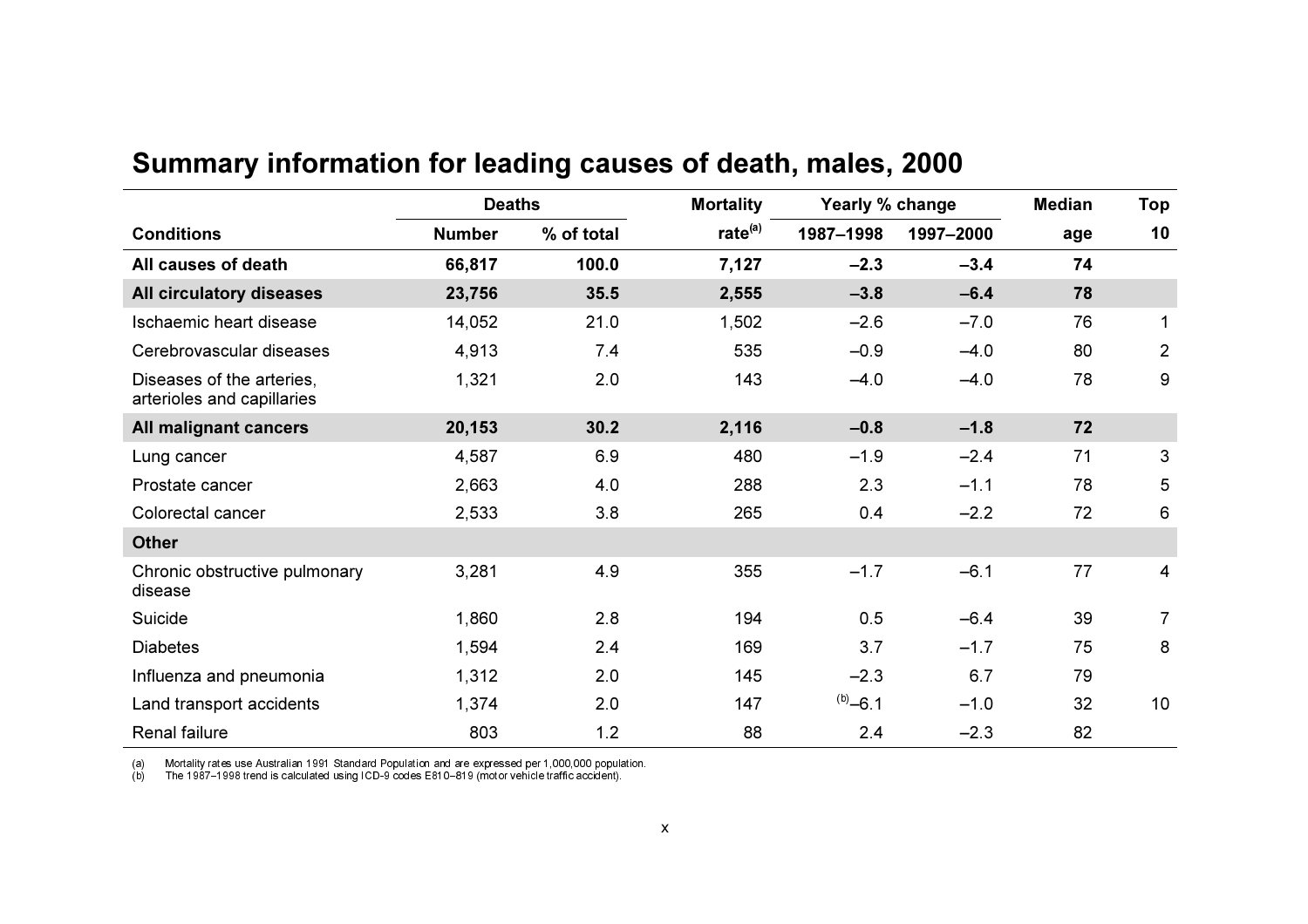|                                                         | <b>Deaths</b> |            | <b>Mortality</b> | Yearly % change |           | <b>Median</b> | Top            |
|---------------------------------------------------------|---------------|------------|------------------|-----------------|-----------|---------------|----------------|
| <b>Conditions</b>                                       | <b>Number</b> | % of total | rate $(a)$       | 1987-1998       | 1997-2000 | age           | 10             |
| All causes of death                                     | 61,474        | 100.0      | 4,507            | $-1.9$          | $-3.0$    | 81            |                |
| All circulatory diseases                                | 25,931        | 42.2       | 1,726            | $-3.6$          | $-5.5$    | 84            |                |
| Ischaemic heart disease                                 | 12,469        | 20.3       | 840              | $-1.9$          | $-6.7$    | 84            | $\mathbf 1$    |
| Cerebrovascular diseases                                | 7,387         | 12.0       | 483              | $-1.0$          | $-3.8$    | 85            | $\overline{2}$ |
| Diseases of the arteries,<br>arterioles and capillaries | 1,296         | 2.1        | 86               | $-4.2$          | $-5.0$    | 85            | 9              |
| All malignant cancers                                   | 15,475        | 25.2       | 1,280            | $-0.4$          | $-2.0$    | 74            |                |
| Female breast cancer                                    | 2,511         | 4.1        | 215              | 0.0             | $-4.1$    | 67            | 3              |
| Lung cancer                                             | 2,291         | 3.7        | 196              | 1.4             | 1.3       | 72            | 4              |
| Colorectal cancer                                       | 2,179         | 3.5        | 175              | $-0.2$          | $-3.0$    | 76            | 5              |
| <b>Other</b>                                            |               |            |                  |                 |           |               |                |
| Chronic obstructive pulmonary<br>disease                | 2,015         | 3.3        | 156              | 2.6             | $-5.7$    | 78            | 6              |
| <b>Diabetes</b>                                         | 1,412         | 2.3        | 107              | 2.1             | $-4.1$    | 79            | $\overline{7}$ |
| Influenza and pneumonia                                 | 1,625         | 2.6        | 101              | $-1.7$          | 2.7       | 82            | 8              |
| Renal failure                                           | 913           | 1.5        | 60               | 2.5             | 0.4       | 84            | 10             |
| Suicide                                                 | 503           | 0.8        | 52               | $-0.1$          | $-6.0$    | 40            |                |
| Land transport accidents                                | 532           | 0.9        | 55               | $(b)$ -5.8      | $-2.5$    | 37            |                |

### Summary information for leading causes of death, females, 2000

(a) Mortality rates use Australian 1991 Standard Population and are expressed per 1,000,000 population.<br>(b) The 1987–1998 trend is calculated using ICD-9 codes E810–819 (motor vehicle traffic accident).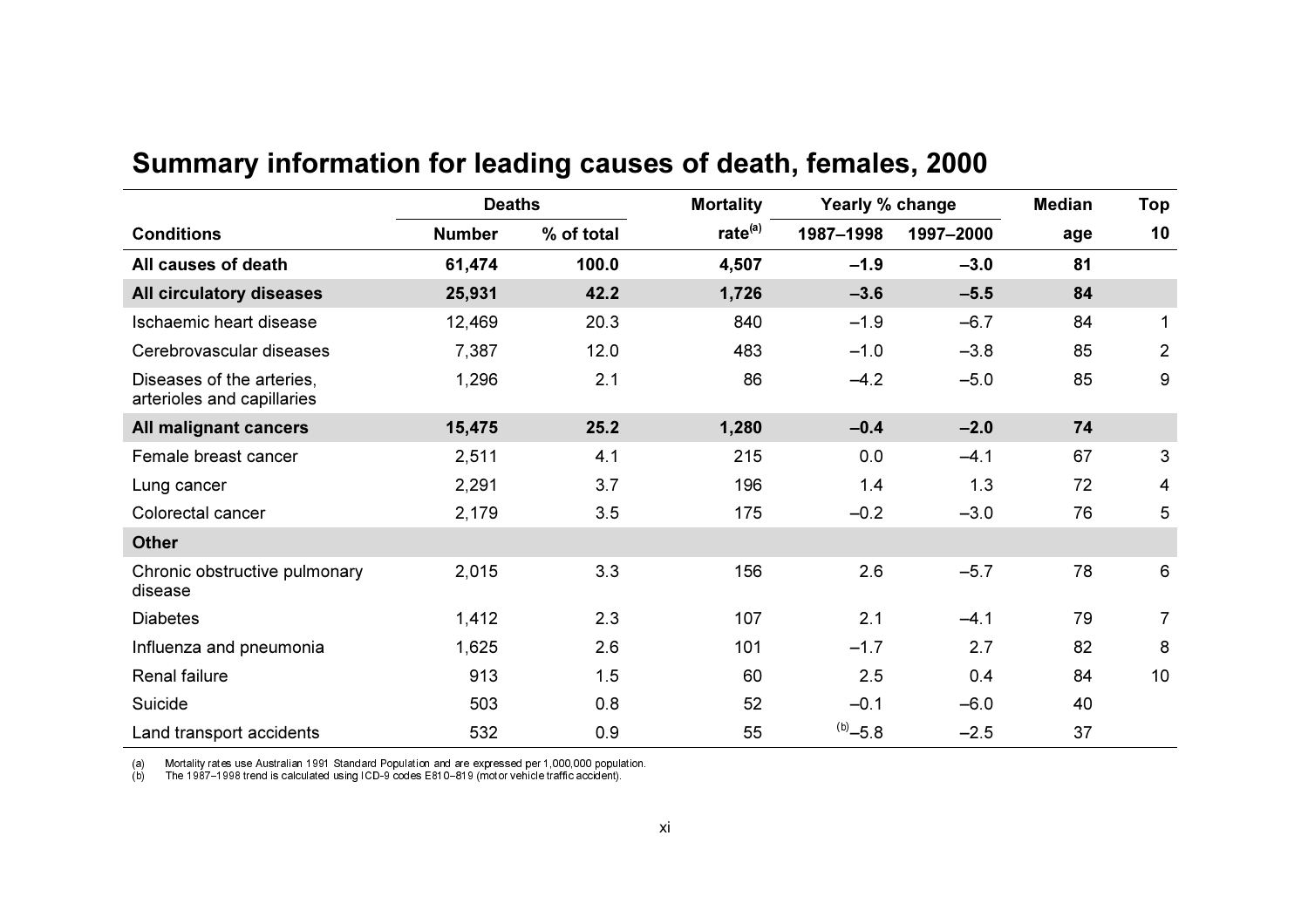## **Summary of findings**

This publication presents profiles for 16 causes of death – is chaemic heart disease, cerebrovascular disease, lung cancer, prostate cancer, breast cancer, colorectal cancer, chronic obstructive pulmonary disease, asthma, suicide, motor vehicle traffic accidents, homicide, diabetes, mental disorders, dementia, and smoking- and alcohol-related disease as well as all deaths. Each disease profile discusses age and sex trends in mortality rates for the period 1987–1998; comparisons of mortality rates for the Indigenous population, metropolitan, rural and remote populations, and the States and Territories; and comparisons of mortality rates by socioeconomic status and country of birth.

Life expectancy, premature loss of life and general mortality patterns are also discussed, and an overview is given of the major causes of death by age and sex.

You will also find age and sex trends for 174 diseases on the mortality portal of the AIHW web site at http://www.aihw.gov.au.

Hundreds of statistical measurements have been made in the analyses for this report. However, rather than present every one of them, we have presented those that show statistical significance. To limit repetitive description of these statistics, the term 'significantly' has been used to describe measurements that are statistically significantly different

#### **Mortality**

#### Overall

Over the 20th century, the male age-standardised mortality rate declined by 63%, from 19,503 deaths per million population in 1907 to 7,127 in 2000. The female age-standardised mortality rate declined by 72% over the same period, from 16,133 to 4,507 deaths per million population.

#### Twelve-year trends 1987-1998

During the period 1987-1998 the mortality rate fell by 22.5% for males (from 10,054 deaths per million population), and by 19.4% for females (from 5,837 deaths per million population). Mortality rates for males aged 0 to 4 years fell by 27%, while for females the rates fell by 19%.

The mortality rate decreased for all five-year age groups except males aged 35-39 and males aged 30-34 (where there was a small but statistically significant increase). The rates decreased for females aged 10-14, 30-34 and 35-39 (where decreases were not as pronounced).

#### Life expectancy

Life expectancy at birth increased by about 20 years over the 20th century, from 55.2 and 58.8 years for males and females respectively in 1901 to 76.6 and 82.1 years in 2000 (Figure 2.1; Table 2.1).

For the analysis period 1987–1998, the gains were 2.9 years for males and 2.2 years for females.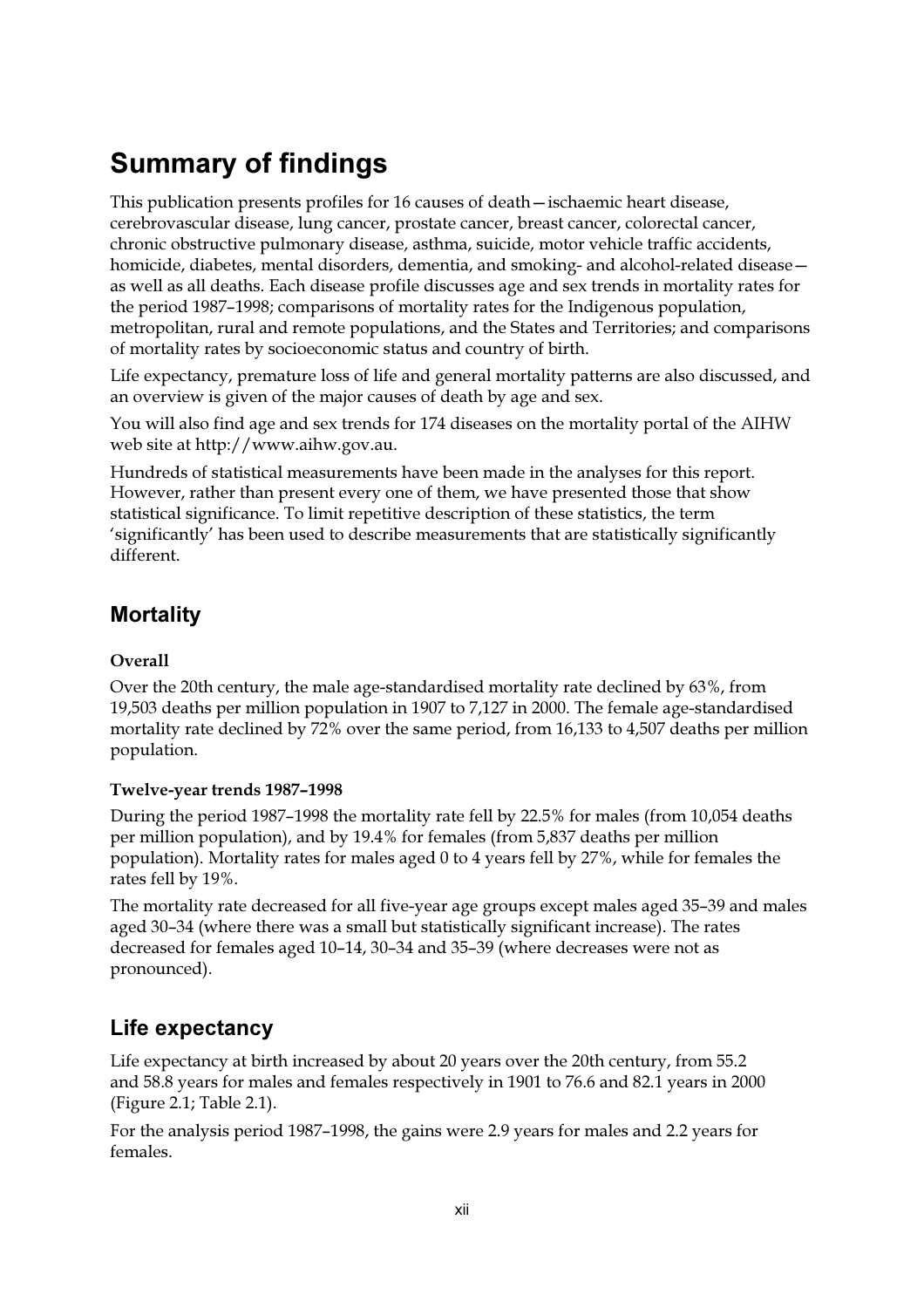Healthy life expectancy in Australia was compared in this report with 20 countries that either had health systems comparable with Australia's or had large migrant populations residing in Australia. Among these countries, healthy life expectancy was ranked sixth highest for Australian-born males, and third highest for Australian-born females (Figure 2.2; Table 2.2).

#### **Major causes of death**

In 1998, the top 10 causes of death in descending order were:

- Ischaemic heart disease (heart attack)
- Cerebrovascular disease (stroke)
- Lung cancer
- Chronic obstructive pulmonary disease  $\equiv$
- Bowel cancer
- **Diabetes**
- Suicide
- Breast cancer
- Prostate cancer  $\overline{\phantom{0}}$
- Pneumonia.

Together these accounted for 56% of all deaths (see Table: Summary information for leading causes of death, pages x-xi).

Ischaemic heart disease and cerebrovascular disease were the two leading causes of death for males and females, ischaemic heart disease having been the most common cause of death for the last 60 years. Lung cancer and chronic obstructive pulmonary disease were the third and fourth most common causes of death for males. For females, breast cancer was the third most common, followed by colorectal cancer.

Causes of death can be compared as single causes (e.g. lung cancer and ischaemic heart disease), or as group causes (e.g. all cancers and cardiovascular disease). The ranking of a cause of death is thus determined by how the causes were grouped. This publication generally uses single causes of death and only uses group causes when it is desirable to aggregate deaths as a single disease entity for epidemiological or management purposes.

#### **Premature loss of life**

In health statistics, premature loss of life is a concept used as a summary measure, allowing comparisons of premature loss of life between different causes of death. Person years of life lost (PYLL), used in this report, is one of a set of measures of premature loss of life based on mortality data (see Appendix D). The global burden of disease work undertaken at the World Health Organization has extended the concept of life lost due to premature mortality to include equivalent years of 'healthy' life lost in states of less than full health, 'disability', and measured by disability-adjusted life years (DALY). This work has been continued at the Australian Institute of Health and Welfare in the publication The Burden of Disease and Injury in Australia (1999), by Colin Mathers, Theo Vos and Chris Stevenson.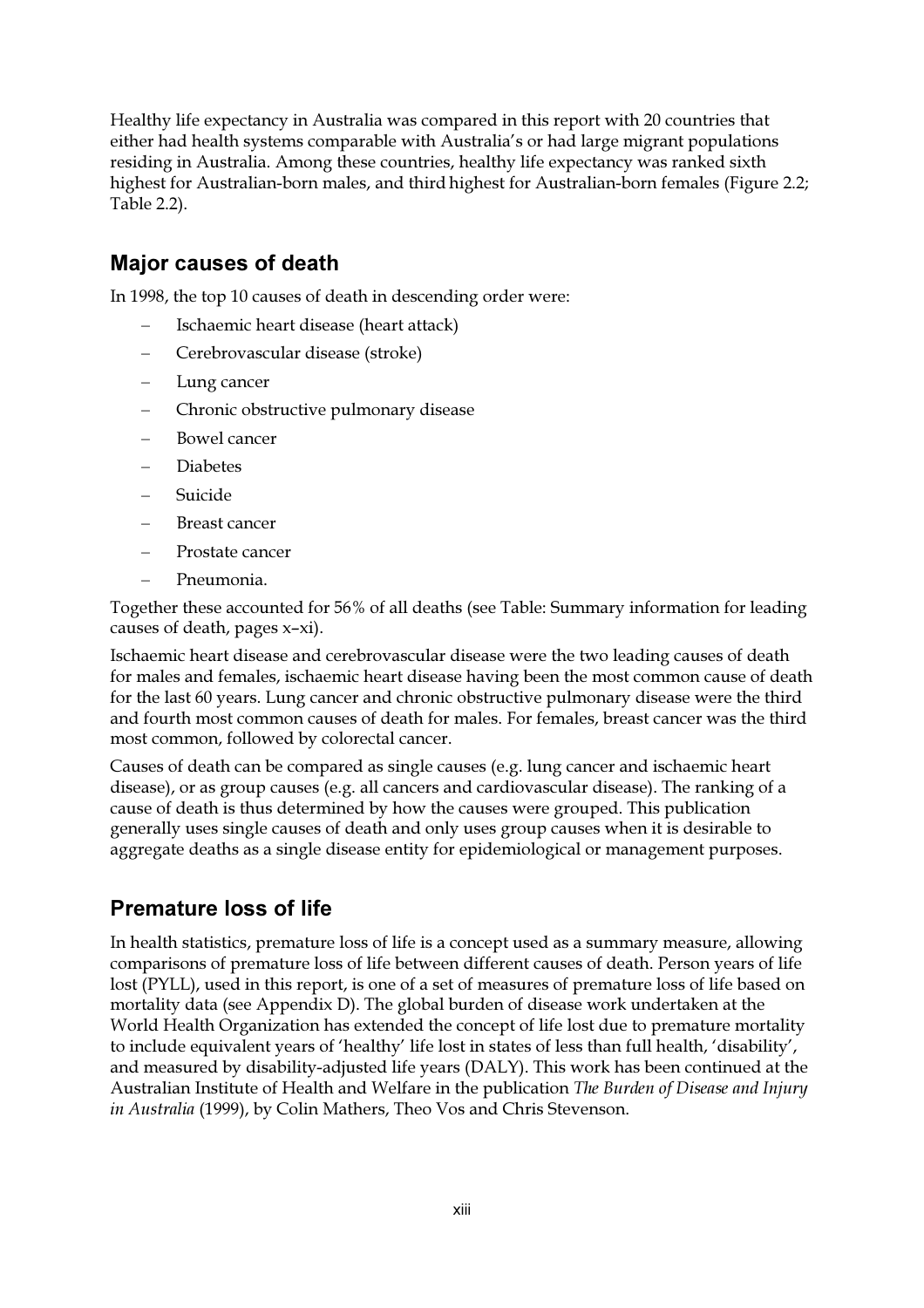There were more than one million PYLL to the Australian population during 1987 because of premature death (defined as death before the age of 75 years). This amount reduced to about 940,000 PYLL during 1998.

Suicide was the largest single contributor to PYLL for males (12.2%) while breast cancer was the main contributor for females (9.0%). However, the mortality from conditions attributed to tobacco smoking was responsible for an estimated 118,000 PYLL in 1998 – a preventable 13% of all premature loss of life (14.5% for males, 10.2% for females).

#### Major causes of death by age and sex in 1998

For infants (less than 1 year old), conditions emerging from the perinatal period (e.g. maternal complications of pregnancy, and complications of placenta, cord and membranes) were the largest cause of death for both males and females. These include deaths due to conditions that have their origin in the perinatal period, from 22 completed weeks of pregnancy to 28 days following birth, even though death may occur later (AIHW 1999c).

For those aged 0 to 24, injury was the main cause of death for both males and females.

For males aged 25 to 44, injury was the main cause of death, considerably greater than other causes for males. For females, breast and cervical cancer were the main causes by age 35.

For males aged 45 to 64, the main causes of death were colorectal and lung cancer, while for females, breast and colorectal cancer were the most common.

For both males and females aged 65 to 84, cardiovascular disease, largely ischaemic heart disease, overtook cancer as the principal cause of death.

For both males and females 85 years and older, the principal cause of death was cardiovascular disease, followed by cancer and respiratory disease.

#### **Indigenous status**

In 1995-1997, the number of Aboriginal and Torres Strait Islander deaths was three times higher than the expected number when based on the rates for the Australian population as a whole. Data was analysed from the Northern Territory, Western Australia and South Australia where identification of Indigenous status was considered of a good enough standard for the analysis period 1995-1997.

Trends in Aboriginal and Torres Strait Islander deaths were not analysed due to the generally poor quality of Indigenous identification in mortality and population data in earlier years.

#### **Geographic comparisons**

There were significant differences in mortality rates between metropolitan and nonmetropolitan areas in Australia. Those living in rural areas had significantly higher mortality rates than those living in metropolitan areas. Rates were highest for residents of remote regions.

These differences were influenced by many factors, including the proportion of the Indigenous population, the socioeconomic status of the population, level of public health infrastructure, availability of health services and environmental risks.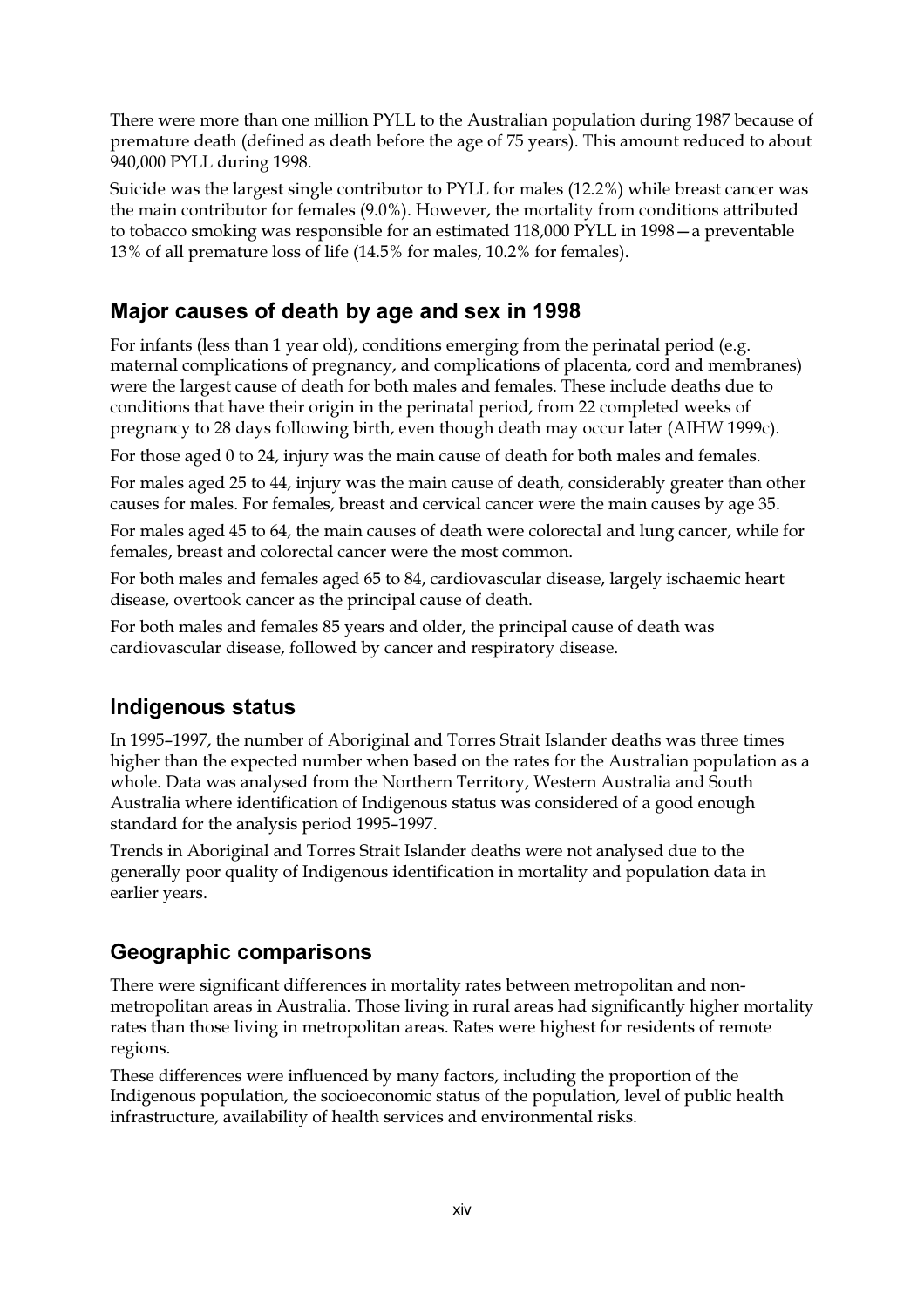#### Socioeconomic status

Mortality rates by cause of death were generally inversely related to socioeconomic status, with rates lowest for high socioeconomic status populations, and highest for low socioeconomic populations. Breast cancer was one of the causes of death that was contrary to this relationship.

#### **Country of birth**

Mortality rates for Australian residents showed significant differences in respect of country of birth. However, the findings should be treated with caution because of the relatively small numbers for many countries, particularly the findings for individual disease groups. Australian males and females born in Korea, Hong Kong and Macau had significantly lower mortality rates, indicative of an overall pattern of lower mortality rates for those born in Asian countries. Mortality rates were highest among Australian males and females born in Israel, and in males born in Finland, Poland and the United States of America.

#### **Summary of disease profiles**

- 1. Ischaemic heart disease (heart attack) was the leading cause of death in Australia, claiming 22% of all deaths in 1998. During 1998 the mortality rates were 1,730 and 942 deaths per million population for males and females respectively. Of the 28,103 deaths, 15,173 were males and 12,930 were females. This accounts for 96,000 PYLL each year (ranked first overall for persons, but second behind suicide for males, and second behind breast cancer for females, on this measure).
- 2. Cerebrovascular disease (stroke) was the second largest underlying cause of death, responsible for 10% of all deaths in 1998, with rates of 593 and 535 deaths per million population for males and females respectively. Of the 12,612 deaths that occurred during 1998, 5,065 were males and 7,547 were females. It accounts for about 29,000 PYLL (ranked ninth).
- 3. Lung cancer was the leading cause of cancer death for males in Australia and the third for females, with rates of 532 male deaths per million population and 186 female deaths in 1998. Of the 6,874 deaths, 4,821 were males and 2,053 were females. It accounts for about 45,000 PYLL each year (ranked fifth).
- 4. Bowel cancer was the second most common cause of cancer deaths and responsible for 4% of all deaths, with rates of 288 and 196 per million population for males and females respectively in 1998. Of the 4,916 deaths in 1998, 2,605 were males and 2,311 were females. It accounts for about 33,000 PYLL each year (ranked seventh).
- 5. Prostate cancer is a major cause of death in older males, with 83% of prostate cancer deaths occurring in males aged 70 years and older, and 44% in males aged 80 years and older. During 1998, there were 2,556 deaths from prostate cancer (296 deaths per million population).
- 6. Breast cancer deaths were associated with about 30,000 PYLL, making breast cancer the highest contributor to premature death for females in Australia. During 1998 there were 2,568 deaths (232 deaths per million population) from breast cancer.
- 7. Chronic obstructive pulmonary disease contributed 4% of all deaths. During 1998 the mortality rates were 402 and 171 deaths per million population for males and females respectively. Of the 5,575 deaths during 1998, 3,500 were males and 2,075 were females.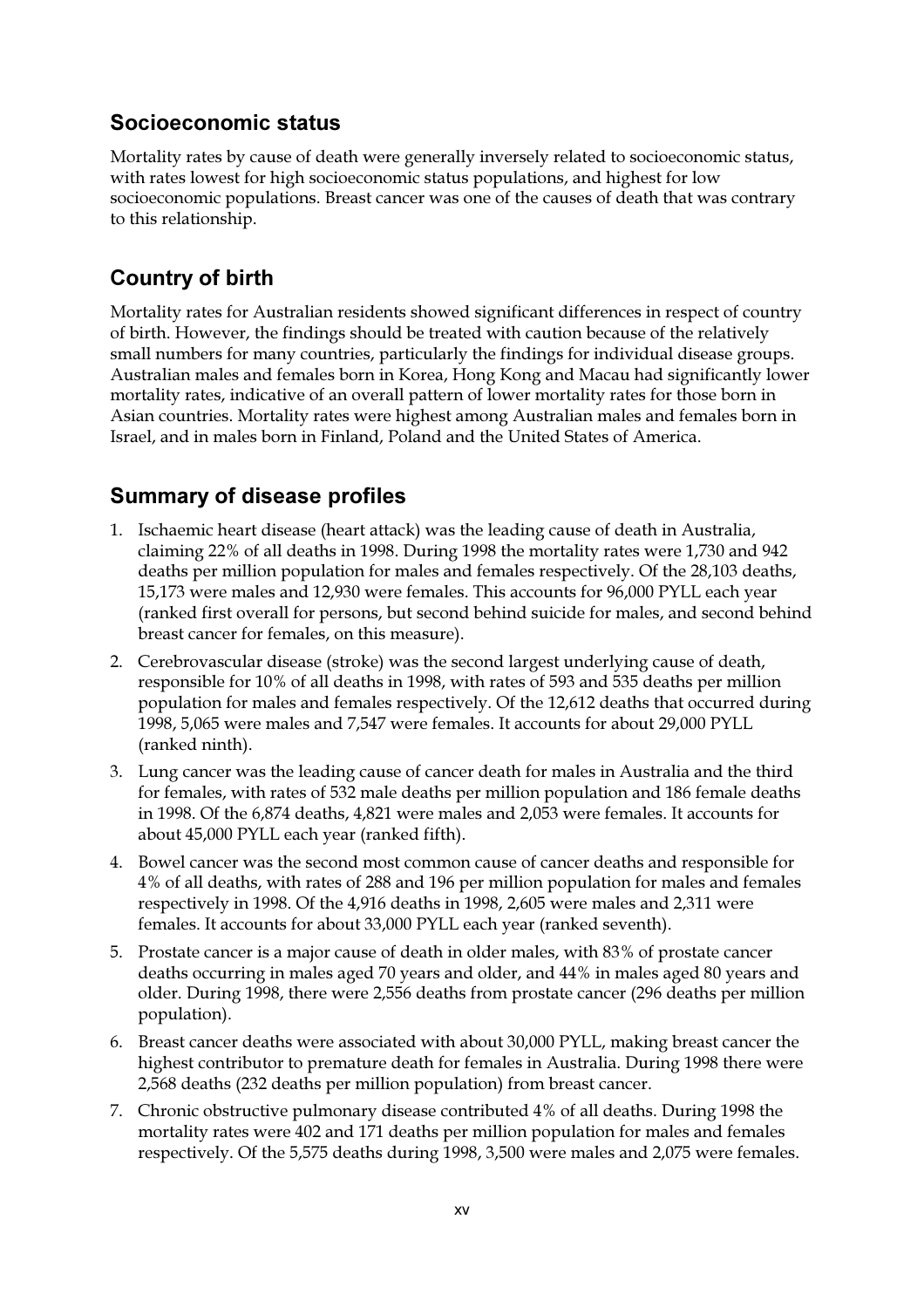It is estimated that 16,000 PYLL before the age of 75 years each year makes this a major cause of premature death for males and females.

- 8. Mental disorders contributed to 2.5% of all deaths in 1998 with rates of 214 and 145 deaths per million population for males and females respectively. Of the 3,903 deaths during 1998, 1,855 were males and 1,720 were females. It is estimated that in 1998 there were about 33,000 PYLL for males (ranked sixth on this measure) and about 9,000 PYLL for females (ranked tenth).
- 9. Mortality rates due to dementia and related disorders were 171 and 182 deaths per million population for males and females respectively during 1996 (see explanation in Chapter 18). There were 3,873 deaths during 1996 - 1,294 males and 2,579 females.
- 10. Two per cent of all deaths in 1998 were attributed to diabetes. During that year the diabetes mortality rate was 171 deaths per million population for males and 113 per million for females. Of the 2,927 deaths, 1,515 were males and 1,412 were females. There were an estimated 15,000 PYLL each year because of diabetes before age 75. The death rates for the Indigenous population were considerably higher than the rates for the general population for the period 1995-1997.
- 11. Mortality rates from asthma in 1998 were similar for both males and females (32 and 36 deaths per million population). In that year, one out of every two hundred deaths were due to asthma. Of the 699 deaths, 284 were males and 415 were females.
- 12. Suicide accounted for 2% of all deaths in 1998, and the mortality rate for males (231 deaths per million population) was about four times higher than for females (56). Of the 2,682 deaths, 2,150 were males and 532 were females. There were an estimated 92,000 PYLL due to suicide each year making it first in rank for males and fourth for females on this measure.
- 13. Deaths from motor vehicle accidents accounted for 1.3% of all deaths in 1998. Of these 1,731 deaths, 1,224 were males and 507 were females. In 1998, motor vehicle mortality rates were 134 deaths per million population for males and 53 deaths per million population for females. Age-specific rates were significantly greater between ages 15-34 years and for 70 years and over, although the effect of age was less pronounced for females than males. There were an estimated 64,000 PYLL due to motor vehicle traffic accidents in 1998, making it third in rank for males and fifth for females on this measure.
- 14. Homicide accounted for about 0.2% of all deaths in 1998. The mortality rates were 21 and 11 deaths per million population in 1998. Of these 298 deaths, 197 were males and 101 were females.
- 15. Tobacco smoking was responsible for an estimated 17,800 deaths in 1998 (accounting for 14% of all deaths). Males represented 12,849 (72%) of the smoking-related deaths and this accounted for 19% of all male deaths. The mortality rate for males (1,437 per million) was three times higher than the rate for females (428). Deaths due to smoking represented about 13% of PYLL in 1998, making it the largest preventable cause of death. These estimates refer only to active smoking of cigarettes, not to passive smoking.
- 16. Excessive alcohol consumption was responsible for an estimated 2,344 male deaths and 1,193 female in 1998. Deaths due to alcohol-related disease represented about 3.5% of all deaths, and about 7% of PYLL.